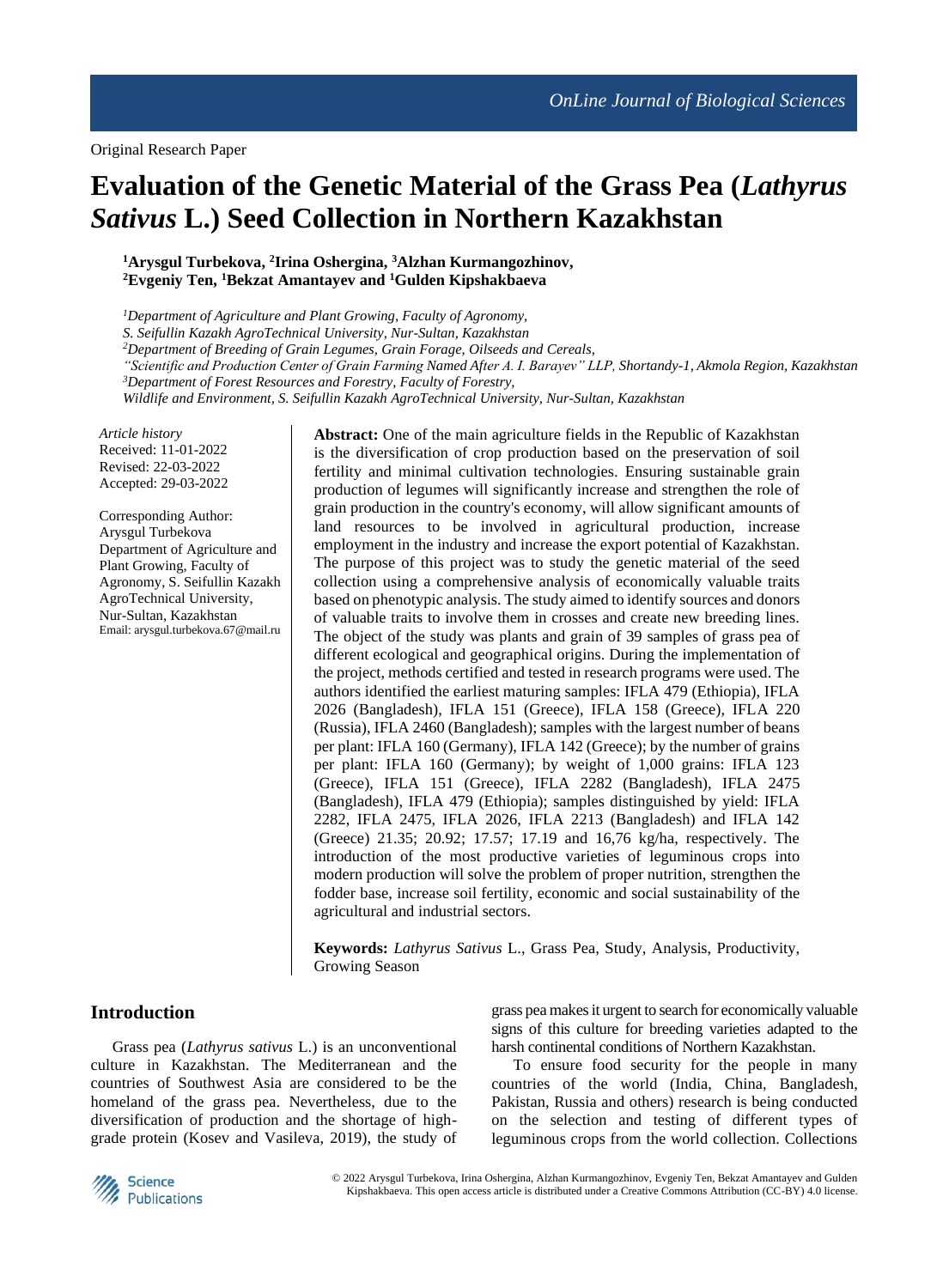of leguminous crops from the N.I. Vavilov All-Russian Institute of Plant Genetic Resources (VIR) in Kazakhstan and neighboring countries is used for the introduction of new plant forms and donors to create new varieties and hybrids of crops, which are then put into production (Kiru and Rogozina, 2017).

The most important component of leguminous seeds in terms of nutrition is proteins, which are involved in the most important functions of the body and cannot be replaced by other food substances. Besides, due to climate changes, the question of expanding the area of cultivation of drought-resistant leguminous crops, one of the representatives of which is the grass pea, is particularly relevant (Lambein *et al*., 2019).

The grass pea (*Lathyrus sativus* L.) is an annual legume plant grown in various agroecological conditions of the world for food, as well as for animal feed in the form of grain, hay and green fertilizer (Almeida *et al*., 2014). The yield of grain and green mass reaches 3.0 and 42.0 t/ha, respectively (Zykov, 1963). It is characterized by high protein content, from 23.0 to 34.2% (Rizvi *et al*., 2016), increased drought resistance, weak disease and pest damage, high feed values and nitrogen-fixing activity (Choudhary *et al*., 2016). Grass pea is a nectar source plant culture. Grass pea is sown mixed with white mustard to increase productivity and improve the fodder base and also for beekeeping (Donskaya *et al*., 2016; Velkova *et al*., 2016).

We did not study the peculiarities of growth, development and formation of the yield of different types of grass pea in the Northern region of Kazakhstan. The study aimed to identify sources and donors of valuable traits to involve them in crosses and create new breeding lines.

The amount of chlorophyll is one of the main factors of adaptation to growing conditions. In this regard, for a more complete characterization of plants, it is necessary to have an idea about the content of pigments in them. Photosynthetic parameters have not been studied in the grass pea samples from the world collection. Photosynthesis is directly dependent on the content of chlorophyll in plant leaves and it plays a major role in the conversion of solar energy into chemical energy in the process of photosynthesis in plants (Taiz and Zeigez, 2006). The content and ratio of photosynthetic pigments are largely determined by environmental factors and periods of plant ontogenetic development. The intensity of photosynthesis depends on the content of chlorophyll, which was one of the points that this study aimed to study. The chlorophyll content is an indicator o[f organic](http://www.scialert.net/asci/result.php?searchin=Keywords&cat=&ascicat=ALL&Submit=Search&keyword=organic+matter)  [matter](http://www.scialert.net/asci/result.php?searchin=Keywords&cat=&ascicat=ALL&Submit=Search&keyword=organic+matter) production and plant growth (Lahai *et al*., 2003). This is since increased photosynthesis is associated with increased content of chlorophyll in plants (Chowdury and Kohri, 2003). As a result, the chlorophyll content is a measure of the physiological activity of plants.

It can be noted that according to the state register of breeding achievements recommended for use in the Republic of Kazakhstan 2021, only one medium-early variety of grass pea, the Ali-bar culture, has been zoned in the Almaty region, bred by breeders of the Kazakh Research Institute of Agriculture and Crop Production (MARK, 2020).

The purpose of this project was to study the genetic material of the seed collection using a comprehensive analysis of economically valuable traits based on phenotypic analysis.

# **Materials and Methods**

### *Study Location and Period*

Field research was conducted in the Republic of Kazakhstan, Akmola region, Shortandinsky district, in the village of Nauchny, at the Scientific and Production Center of grain farming named after A. I. Baraev Limited Liability Partnership in 2021.

### *Field Experiments and Study of Samples*

We studied 39 samples of grass pea of different ecological and geographical origins (Fig. 1), obtained from the International Center for Agricultural Research in the Dry Areas (ICARDA), according to the main economically valuable characteristics, such as plant height, the height of attachment of the lower bean, the number and weight of seeds from the plant, the weight of 1,000 seeds, maturity and yield. Field experiments and the study of samples were carried out following the methods of the state variety testing of crops and fieldwork, based on the methodological instructions of the VIR (Vishnyakova *et al*., 2018). In the spring, after the snow had fallen and the soil had reached physical ripeness, early spring harrowing was carried out. Immediately before sowing, pre-sowing fallow treatment was carried out to a depth of 8 to 12 cm, depending on the soil relief and weather conditions. After that, the experimental site was divided into plots and marked. Sowing was carried out by a selective fractional cone seeder of precise seeding to the recommended depth of seeding for the grass pea (4-5 cm). Immediately after sowing, for compaction of the soil and further uniform seedlings, rolling with needle and spur rollers was carried out. The content of photosynthetic pigments in grass pea leaves was also analyzed by spectrophotometry (Ivankin *et al*., 2016).

Field experiments were conducted on a fallow field that had been left under fallow during 2020. The type of soil of the experimental site is ordinary chernozem. Chernozem soils are common in the northern part of the Republic of Kazakhstan. Their humus content is 6-8%, the profile thickness is 100 cm, the humus horizon thickness is 47-50 cm, the gross phosphorus form content equals 0.16-0.20% and the nitrogen content is 0.4. During the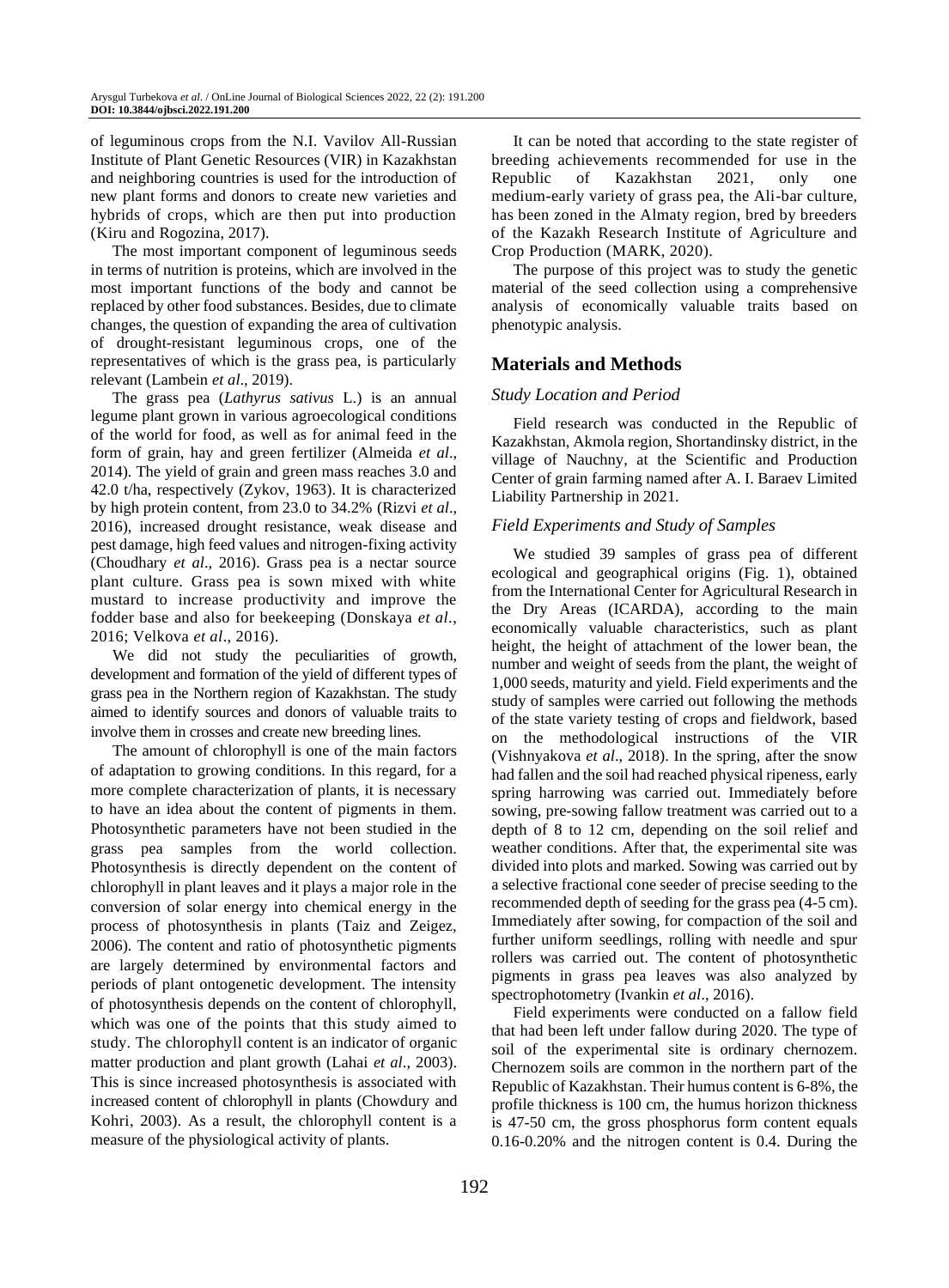ripening period, before harvesting plots, a structural sheaf was selected from the experimental sites. The harvesting at the experimental plots was carried out by the wintercreeper Classic plot harvester (wintercreeper, Austria, is a manufacturer of small-sized plot equipment).

The content of chlorophyll a, b and carotenoids was determined by spectrophotometry based on the ability of pigments to absorb rays of a certain wavelength using a spectrophotometer.

## *Meteorological Conditions of Plant Vegetation*

To calculate the concentration of chlorophylls a and b and carotenoids in the extract of pigments, the optical density of the extract was determined on a spectrophotometer at wavelengths corresponding to the absorption maxima of the determined pigments in this solvent. The chlorophyll content was calculated using Vernon's formula. To determine the concentration of carotenoids (mg/l) in the total extract of pigments, the Wettstein formula was used (Chakchir and Alekseeva, 2002).

The relief of the territory of the Akmola region is diverse: Most of it is occupied by steppes, small hills, slightly divided lowland and river valleys and forest-covered mountains. The climate of the region is sharply continental. Summers are short, warm and winters are long, frosty, with strong winds and blizzards. The minimum air temperature is over -40° and the maximum reaches +44°C. The autumn period of 2020 was characterized by a moderate amount of precipitation and an elevated temperature background. Before the establishment of stable negative temperatures, 43 mm of precipitation fell, which was 80% of the average annual norm. The beginning of the winter period was also characterized by a lack of precipitation. With the practical absence of snow cover (10 cm), the average daily temperature in December was below the climatic norm by 6°C and amounted to -19.9°C. The combination of such

conditions ensured intensive freezing of the arable layer beyond the one-meter depth. The increase in snow cover has been noted only since the second decade of January. From January to the second decade of March, precipitation more than doubled the annual average and amounted to 76.3 mm. Before winter in the fallow fields, the reserves of soil moisture in the meter layer were about 80-110 mm. In May, precipitation totaled 12.1 mm compared to the long-term average of 32.4 mm (Table 1).

Elevated air temperatures increased evaporation. By the beginning of the vegetation of plants, the supply of productive moisture on the fallow fields was minimal. According to the temperature regime, the spring was hot and dry. June was characterized by a minimum amount of precipitation, 18.3 mm, which is lower than the average annual value of 21.2 mm. The air temperature in June was at the level of long-term values. July was also hot and dry. Precipitation fell 25.1 mm below average. The precipitation of August adversely affected the grass pea plants. They underwent secondary flowering, which stretched their growing season.

The growing conditions of the grass pea in 2021 were contrasting, as high daytime temperatures, against the background of the absence of precipitation in the first half of the growing season, bordered on low and negative air temperatures at night, which, in different ways, reflected the productivity of samples of this crop.

# *Statistical Analysis*

The assessment of variability and interrelationships of phenological and economically valuable traits was carried out using statistical methods. Statistical analysis was carried out using Statistical Software (SPSS 21.0) for Windows, as well as an Analysis of Variance (ANOVA), while the differences between the mean values were calculated using Tukey's test  $(p<0.05)$ . Pearson correlation was used to study the coefficients between attributes.

**Table 1:** Meteorological indicators of the Shortanda agrometeorological station, 2021

| Month  | Decade       | Precipitation, mm |                   |           | Temperature, °C |                   |           |  |
|--------|--------------|-------------------|-------------------|-----------|-----------------|-------------------|-----------|--|
|        |              | factual           | average long-term | deviation | factual         | average long-term | deviation |  |
| May    |              | 3.9               | 10.4              | $-6.5$    | 13.70           | 10.4              | 3.30      |  |
|        | П            | 1.2               | 9.5               | $-8.3$    | 17.80           | 12.5              | 5.30      |  |
|        | Ш            | 7.0               | 12.5              | $-5.5$    | 20.20           | 14.5              | 5.70      |  |
|        | Average, sum | 12.1              | 32.4              | $-20.3$   | 17.20           | 12.5              | 4.70      |  |
| June   |              | 3.6               | 11.7              | $-8.1$    | 18.30           | 16.7              | 1.60      |  |
|        | П            | 8.9               | 14.1              | $-5.2$    | 19.50           | 18.6              | 0.90      |  |
|        | Ш            | 5.8               | 13.7              | $-7.9$    | 17.50           | 19.5              | $-2.00$   |  |
|        | Average, sum | 18.3              | 39.5              | $-21.2$   | 18.40           | 18.3              | 0.10      |  |
| July   |              | 10.5              | 19.0              | $-8.5$    | 23.10           | 20.1              | 3.00      |  |
|        | П            | 20.8              | 20.6              | 0.2       | 17.30           | 20.0              | $-2.70$   |  |
|        | Ш            | 0.6               | 17.4              | $-16.8$   | 20.80           | 19.6              | 1.20      |  |
|        | Average, sum | 31.9              | 57.0              | $-25.1$   | 20.40           | 19.9              | 0.50      |  |
| August |              | 21.0              | 13.5              | 7.5       | 21.90           | 18.7              | 3.20      |  |
|        | П            | 2.0               | 12.6              | $-10.6$   | 18.20           | 18.0              | 0.20      |  |
|        | Ш            | 14.8              | 13.7              | 1.1       | 18.70           | 15.4              | 3.30      |  |
|        | Average, sum | 37.8              | 39.8              | $-2.0$    | 18.70           | 17.4              | 1.30      |  |
| Total  | Average, sum | 100.1             | 168.7             | $-68.6$   | 18.67           | 17.0              | 1.67      |  |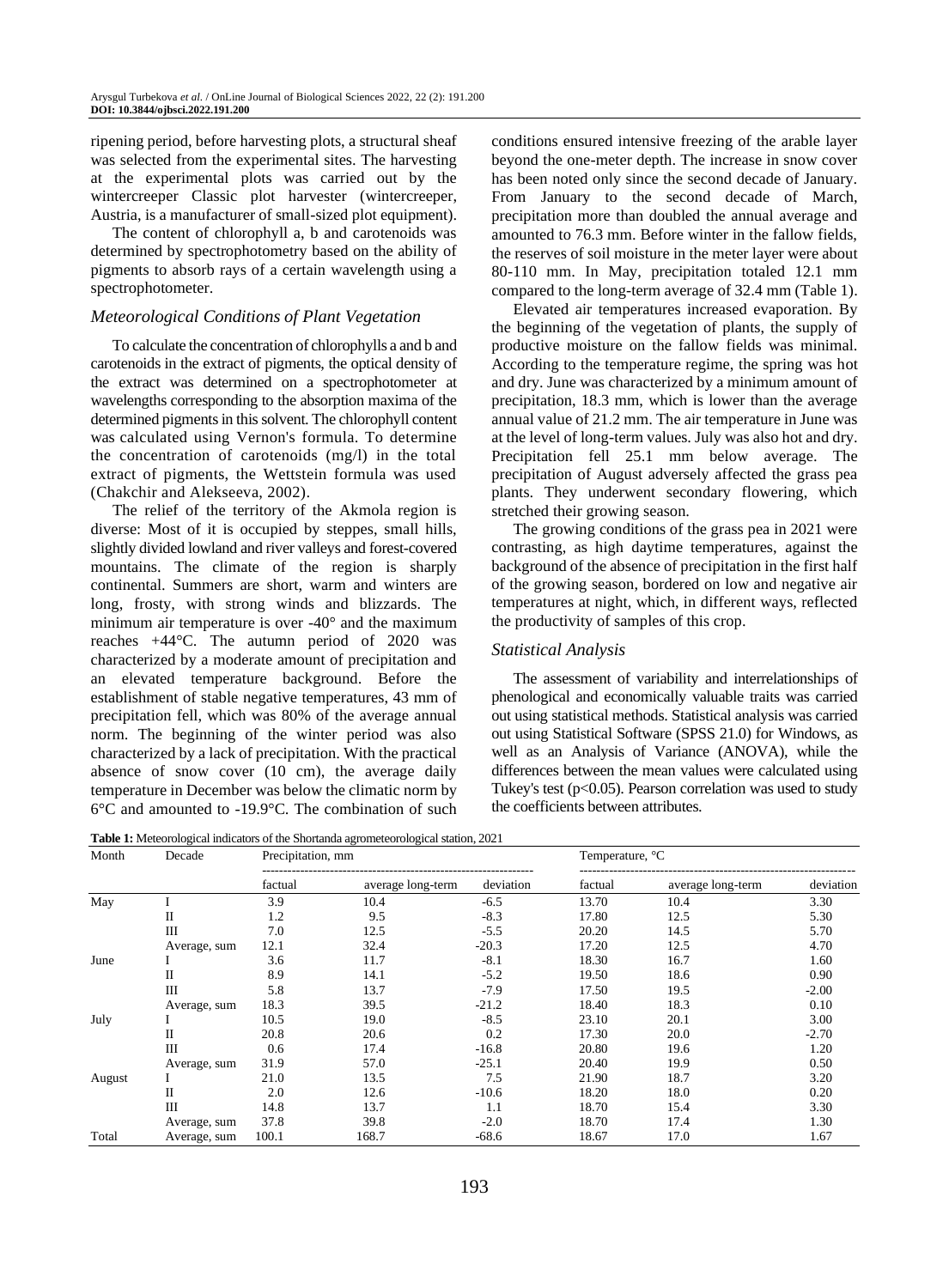Arysgul Turbekova *et al*. / OnLine Journal of Biological Sciences 2022, 22 (2): 191.200 **DOI: 10.3844/ojbsci.2022.191.200**



**Fig. 1:** IFLA 2026 (Bangladesh), IFLA 151 (Greece) and IFLA 242 (Afghanistan) samples

#### **Results**

According to the results of 2021, 20 samples from different ecological and geographical origins stood out from 39 samples of the grass pea, among which were 7 samples from Bangladesh, which is 35% of the total number of distinguished samples, 6 from Greece (30%) and 1 each (5%) from Afghanistan, Ethiopia, Germany, Hungary, Canada, Russia, plus one sample of unknown origin (5%) (Table 2).

The duration of the entire growing season (from seedlings to maturation) and its structure are the main phenological features that determine the possibility of cultivating a variety in a particular soil and climatic zone. The study of grass pea samples in a collection nursery in 2021 showed that the growing season of 20 grass pea samples equaled from 87 to 93 days. According to our study, 5 grass pea samples had a "seedlings to flowering" period which equaled 38 days. The samples from Bangladesh and Greece distinguished themselves by this indicator, i.e., uniform flowering. The duration of the "flowering to ripening" interphase periods is of great importance in the formation of the yield of the grass pea. This period took from 55 to 61 days (Table 3).

The earliest maturing samples (IFLA 479, IFLA 2026, IFLA 151, IFLA 158, IFLA 220, IFLA 2460) ripened by the 87th day. The earliest flowering period was observed in the following samples: IFLA 151, IFLA 220, IFLA 2460 and equaled 32 days.

The morphological analysis of the distinguished samples of grass pea, which determines the seed productivity, involves analyzing the weight of the dry biomass of the plant, the number of beans and seeds per plant and the mass of seeds from the plant, as well as the mass of 1,000 seeds. The results are presented in Tables 4 and 5. The fitness for mechanized cultivation of grass pea plants was determined by the following important characteristics: The height of the plant and the height of the attachment of the lower bean.

According to the results of the analysis of plant productivity elements, samples with the number of beans per plant from  $9.4 \pm 0.3$  (IFLA 2026) to  $26.9 \pm 1.8$  pcs (IFLA 160) showed the best results. High indicators of the number of beans on the plant were observed in IFLA 2529, IFLA 390 and IFLA 142.

The number of grains per plant is one of the main genetically inherited traits. Among the studied samples of the collection, three samples with sufficiently high values were identified, namely IFLA 160 (95.9 ± 11.9 pcs), IFLA 142 (75.7 $\pm$ 9.1 pcs) and IFLA 2529 (58.4 $\pm$ 6.8 pcs).

In our studies, the maximum value by weight of grain from a plant belongs to sample IFLA 160  $(7.6 \pm 0.8 \text{ g})$  (Germany).

The indicator mass of 1,000 grains varies in quantitative terms. Thus, the fine-grained forms of grass pea include samples IFLA 160 with  $79.6 \pm 1.5$  g (Germany), IFLA 242 with 87.2 $\pm$ 6.0 g (Afghanistan), IFLA 157 with 87.8 $\pm$ 3.2 g (Greece) and IFLA 254 with  $88.5\pm2.2$  g (Afghanistan). The largest grains were observed in IFLA 123 with 256.6±10.8 g (Greece) and IFLA 151 with  $225.5\pm9.9$  g (Greece).

From our observations, it can be seen that the yield of grass pea samples did not always depend on the mass of 1,000 seeds (Fig. 2).

The highest yield was observed in IFLA 2475 (Bangladesh) with 20.92 c/ha. Of the tested samples, IFLA 2026 (Bangladesh) with 17.57 c/ha and IFLA 2213 (Bangladesh) with 17.19 c/ha had similar values, but the mass of 1,000 seeds of these samples was not the highest and amounted to 195.29; 161.67 and 173.73 g, respectively.

Correlations between the studied quantitative indicators and seed productivity have been established, expressed by the number of beans and the weight of seeds per plant (Table 6). From the structural elements that determine seed productivity, the most significant positive effect on it was observed in the indicators of plant mass by technical ripeness ( $r = 0.785$ ) and the number of branches of the first  $(r = 0.542)$  and second-order  $(r = 0.585)$  and the number of beans per plant ( $r = 0.649$ ), with very good statisstical significance of correlation coefficients. It was found that the growth rate  $(r = -0.544)$  and the number of beans per plant ( $r = -0.584$ ) negatively affected the mass of 1,000 seeds (Talukdar, 2009). We obtained a positive and statistically significant correlation between the seed yield with the components of plant height, the number of primary and secondary branches, the number of beans and the weight of 1,000 seeds and the number of pods that had the maximum contribution to increasing productivity.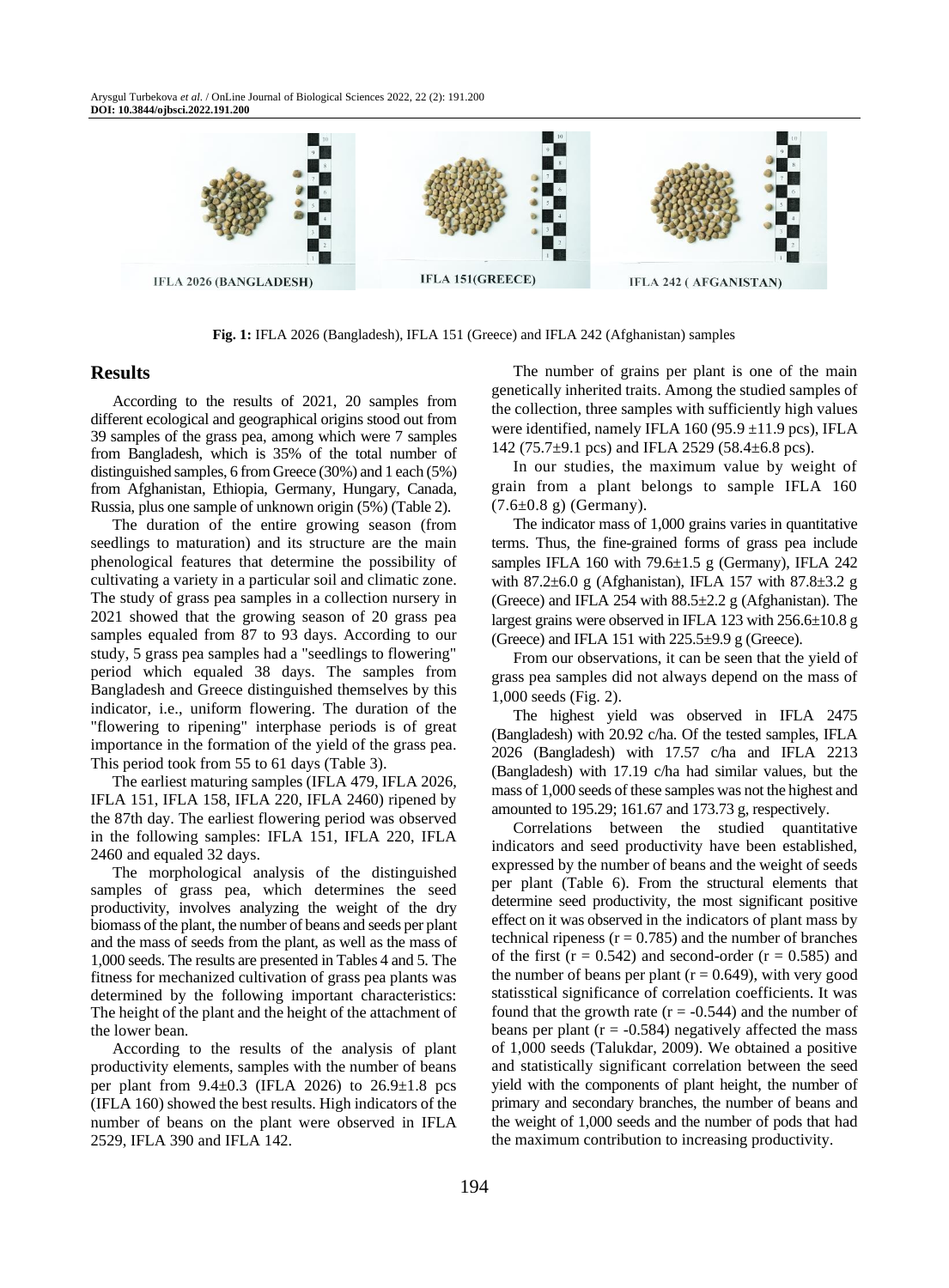Analysis of the content of photosynthetic pigments in the leaves showed that the samples differed in the content of chlorophyll *a*, chlorophyll *b* and the sum of chlorophylls (Table 7).

Comparison of the sum of chlorophyll *a +b* content in the leaves of the studied grass pea samples ranged from 0.75 to 1.35 mg/g. The average value of total chlorophyll was the level of 1.03 mg/g. The IFLA 390 sample had the highest total chlorophyll content (1.35 mg/g) compared to the rest of the grass pea samples. The lowest chlorophyll content was observed in sample IFLA 157 from Greece (0.75 mg/g). The results show that, regardless of the plant species, the content of chlorophyll *a* in the leaves of the studied plants is higher compared to chlorophyll *b*. This pattern was observed in all phases of plant development. The highest chlorophyll content was observed in the flowering phase of the IFLA 143 sample from Greece (1.04 mg/g). In the studied plants, in the flowering phase, the chlorophyll content was maximal.

It should be noted that the highest content of chlorophyll *b* was observed in IFLA 2213 (Bangladesh), equaling 0.54 mg/g. The lowest content of this form of chlorophyll was found in IFLA 242 (Afghanistan) and IFLA 2460 (Bangladesh) at 0.11 mg/g. For the entire complex of pigment content in the germination phase, the best results were shown by plant samples from Bangladesh, IFLA 2213 (with chlorophyll a and b

content of 0.84 and 0.54, the sum of chlorophylls equaling 1.34 and carotenoid content of 0.24 mg/g).

In the flowering phase, there was an increase in the amount of chlorophyll  $a + b$  in those plants due to an increase in the chlorophyll b content. The data show that with the onset of the phase of mass fruiting, the content of green pigments decreases somewhat.

This trend is confirmed by studies that in field experiments found a uniform linear relationship between the content of chlorophyll and the rate of photosynthesis. In some experiments, higher chlorophyll activity was observed in young leaves before they reached the state of "photosynthetic maturity" (Šesták, 1966).

Thus, the study of the pigment content in the plant leaves, depending on the phase of their development, showed that the content of chlorophylls *a* and *b*, starting from the germination phase, increased until the flowering phase and then decreased slightly in the fruiting phase.

Grass pea can be successfully cultivated both in regions with an average annual rainfall of 380-650 mm and with excessive precipitation. Thanks to the powerful root system, grass pea can grow on various types of soils, from light ones to heavy clay-rich ones. The ability to fix atmospheric nitrogen makes grass pea a culture that adapts well when grown in unfavorable conditions. Cultivation of the grass pea leads to an improvement in soil fertility and has a positive effect on the yield of the next crop.

**Table 2:** Selected genotypes of the grass pea *(Lathyrus sativum L.)* for use in the study

| Twore It Deleted Kellor/ped of the Kimd pen (Banit ), and banyward in the band |                   |                 |                |                  |                   |  |  |  |  |
|--------------------------------------------------------------------------------|-------------------|-----------------|----------------|------------------|-------------------|--|--|--|--|
| Genotype                                                                       | Origin            | Genotype        | Origin         | Genotype         | Origin            |  |  |  |  |
| <b>IFLA 1870</b>                                                               | <b>BANGLADESH</b> | <b>IFLA 160</b> | <b>GERMANY</b> | <b>IFLA</b> 122  | <b>GREECE</b>     |  |  |  |  |
| <b>IFLA 479</b>                                                                | <b>ETHIOPIA</b>   | <b>IFLA 157</b> | <b>GREECE</b>  | <b>IFLA 220</b>  | <b>RUSSIA</b>     |  |  |  |  |
| <b>IFLA 2475</b>                                                               | <b>BANGLADESH</b> | <b>IFLA 142</b> | <b>GREECE</b>  | <b>IFLA 2460</b> | <b>BANGLADESH</b> |  |  |  |  |
| <b>IFLA 276</b>                                                                | <b>HUNGARY</b>    | <b>IFLA 254</b> | <b>CANADA</b>  | <b>IFLA 2213</b> | <b>BANGLADESH</b> |  |  |  |  |
| <b>IFLA 2026</b>                                                               | <b>BANGLADESH</b> | <b>IFLA</b> 123 | <b>GREECE</b>  | <b>IFLA 2529</b> | <b>BANGLADESH</b> |  |  |  |  |
| <b>IFLA 2282</b>                                                               | <b>BANGLADESH</b> | <b>IFLA 151</b> | <b>GREECE</b>  | <b>IFLA390</b>   |                   |  |  |  |  |
| <b>IFLA 242</b>                                                                | <b>AFGANISTAN</b> | <b>IFLA 158</b> | <b>GREECE</b>  |                  |                   |  |  |  |  |
|                                                                                |                   |                 |                |                  |                   |  |  |  |  |

| <b>Table 3:</b> Results of phenological observations |             |                                   |                                    |  |  |  |  |
|------------------------------------------------------|-------------|-----------------------------------|------------------------------------|--|--|--|--|
| Genotype                                             | Origin      | From seedlings to flowering, days | From seedlings to maturation, days |  |  |  |  |
| <b>IFLA 1870</b>                                     | Bangladesh  | 35                                | 89                                 |  |  |  |  |
| <b>IFLA 479</b>                                      | Ethiopia    | 33                                | 87                                 |  |  |  |  |
| <b>IFLA 2475</b>                                     | Bangladesh  | 35                                | 89                                 |  |  |  |  |
| <b>IFLA 276</b>                                      | Hungary     | 34                                | 88                                 |  |  |  |  |
| <b>IFLA 2026</b>                                     | Bangladesh  | 33                                | 87                                 |  |  |  |  |
| <b>IFLA 2282</b>                                     | Bangladesh  | 36                                | 88                                 |  |  |  |  |
| <b>IFLA 242</b>                                      | Afghanistan | 38                                | 93                                 |  |  |  |  |
| <b>IFLA 160</b>                                      | Germany     | 38                                | 92                                 |  |  |  |  |
| <b>IFLA 157</b>                                      | Greece      | 38                                | 93                                 |  |  |  |  |
| <b>IFLA 142</b>                                      | Greece      | 38                                | 93                                 |  |  |  |  |
| <b>IFLA 254</b>                                      | Canada      | 38                                | 93                                 |  |  |  |  |
| <b>IFLA 123</b>                                      | Greece      | 34                                | 90                                 |  |  |  |  |
| <b>IFLA 151</b>                                      | Greece      | 32                                | 87                                 |  |  |  |  |
| <b>IFLA 158</b>                                      | Greece      | 33                                | 87                                 |  |  |  |  |
| <b>IFLA 122</b>                                      | Greece      | 36                                | 90                                 |  |  |  |  |
| <b>IFLA 220</b>                                      | Russia      | 32                                | 87                                 |  |  |  |  |
| <b>IFLA 2460</b>                                     | Bangladesh  | 32                                | 87                                 |  |  |  |  |
| <b>IFLA 2213</b>                                     | Bangladesh  | 36                                | 91                                 |  |  |  |  |
| <b>IFLA 2529</b>                                     | Bangladesh  | 35                                | 90                                 |  |  |  |  |
| <b>IFLA 390</b>                                      |             | 36                                | 92                                 |  |  |  |  |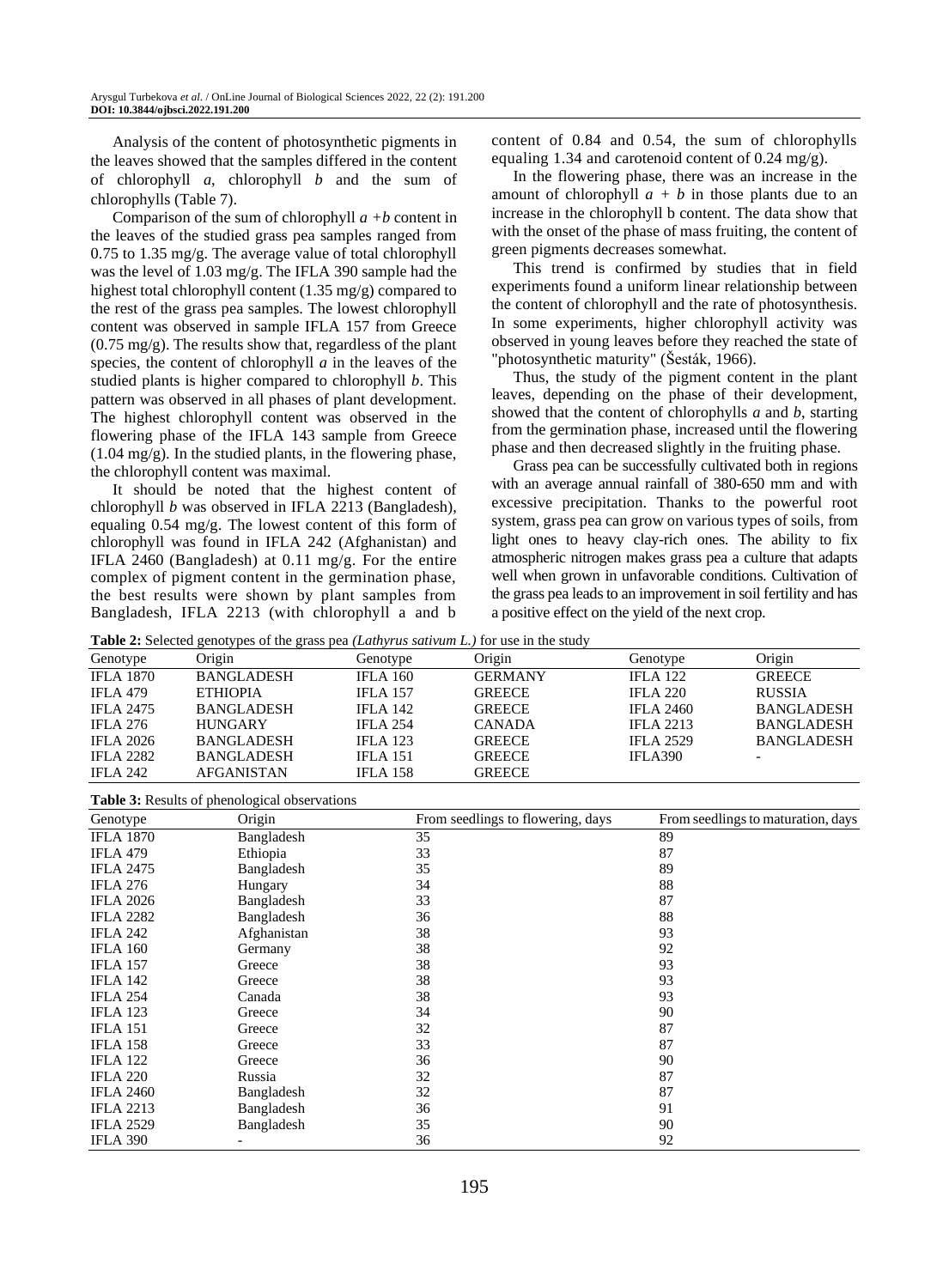Arysgul Turbekova *et al*. / OnLine Journal of Biological Sciences 2022, 22 (2): 191.200 **DOI: 10.3844/ojbsci.2022.191.200**

| Genotype         | Origin      | Plant height, cm | Dry weight, g   | Stem diameter, mm | Height of attachment of the lower bean, cm |
|------------------|-------------|------------------|-----------------|-------------------|--------------------------------------------|
| <b>IFLA 1870</b> | Bangladesh  | $39.0 \pm 1.0$   | $7.67 \pm 0.5$  | $1.6 \pm 0.1$     | $22.2 \pm 0.8$                             |
| <b>IFLA 479</b>  | Ethiopia    | $36.8 \pm 1.4$   | $6.94 \pm 0.8$  | $1.8 \pm 1.2$     | $16.4 \pm 0.5$                             |
| <b>IFLA 2475</b> | Bangladesh  | $39.9 \pm 1.8$   | $8.12 \pm 0.4$  | $1.5 \pm 0.1$     | $19.5 \pm 0.5$                             |
| IFLA 276         | Hungary     | $38.8 \pm 1.3$   | $7.56 \pm 0.9$  | $1.4 \pm 0.1$     | $19.8 \pm 0.5$                             |
| <b>IFLA 2026</b> | Bangladesh  | $40.3 \pm 1.2$   | $6.03 \pm 0.2$  | $1.1 \pm 0.1$     | $23.3 \pm 1.4$                             |
| <b>IFLA 2282</b> | Bangladesh  | $38.2 \pm 0.9$   | $6.26 \pm 0.7$  | $1.4 \pm 0.2$     | $20.1 \pm 0.6$                             |
| <b>IFLA 242</b>  | Afghanistan | $44.7 \pm 2.2$   | $7.44 \pm 0.6$  | $1.6 \pm 0.1$     | $23.8 \pm 0.9$                             |
| <b>IFLA 160</b>  | Germany     | $47.7 \pm 0.9$   | $13.8 \pm 0.2$  | $2.4 \pm 0.1$     | $26.8 \pm 1.0$                             |
| <b>IFLA 157</b>  | Greece      | $57.7 \pm 0.7$   | $9.02 \pm 0.2$  | $1.9 \pm 0.1$     | $29.3 \pm 2.1$                             |
| <b>IFLA 142</b>  | Greece      | $49.2 \pm 3.3$   | $9.21 \pm 0.4$  | $2.5 \pm 0.1$     | $28.5 \pm 1.8$                             |
| <b>IFLA 254</b>  | Canada      | $46.3 \pm 0.7$   | $8.11 \pm 0.3$  | $1.9 \pm 0.2$     | $23.8 \pm 1.0$                             |
| <b>IFLA</b> 123  | Greece      | $35.1 \pm 1.2$   | $9.71 \pm 0.3$  | $2.3 \pm 0.1$     | $20.0 \pm 1.1$                             |
| <b>IFLA 151</b>  | Greece      | $39.2 \pm 1.6$   | $8.46 \pm 0.3$  | $1.8 \pm 0.3$     | $24.7 \pm 0.9$                             |
| <b>IFLA 158</b>  | Greece      | $35.6 \pm 0.6$   | $6.98 \pm 0.7$  | $1.6 \pm 0.1$     | $19.2 \pm 1.1$                             |
| <b>IFLA 122</b>  | Greece      | $43.7 \pm 0.5$   | $7.57 \pm 0.6$  | $1.7 \pm 0.1$     | $24.6 \pm 0.8$                             |
| <b>IFLA 220</b>  | Russia      | $33.1 \pm 0.3$   | $5.27 \pm 0.2$  | $1.6 \pm 0.1$     | $18.7 \pm 0.6$                             |
| <b>IFLA 2460</b> | Bangladesh  | $31.7 \pm 0.7$   | $3.80 \pm 0.3$  | $1.0 \pm 0.1$     | $19.1 \pm 0.7$                             |
| <b>IFLA 2213</b> | Bangladesh  | $39.6 \pm 0.4$   | $9.45 \pm 0.3$  | $2.0 \pm 0.1$     | $21.9 \pm 0.6$                             |
| <b>IFLA 2529</b> | Bangladesh  | $48.5 \pm 1.6$   | $11.50 \pm 1.4$ | $2.4 \pm 0.1$     | $25.0 \pm 1.1$                             |
| <b>IFLA 390</b>  |             | $38.0 \pm 1.1$   | $9.58 \pm 0.4$  | $2.0 \pm 0.1$     | $16.5 \pm 1.3$                             |

**Table 4:** Biometric indicators of grass pea samples

#### **Table 5:** Characteristics of productivity of grass pea samples

Quantity, pcs ----------------------------------------------------------------------------------------------- branches

|                  |             |               |               |                      |                      | Weight of seeds | Weight of        |
|------------------|-------------|---------------|---------------|----------------------|----------------------|-----------------|------------------|
| Genotype         | Origin      | first order   | second-order  | beans from the plant | seeds from the plant | per plant, g    | $1,000$ seeds, g |
| <b>IFLA 1870</b> | Bangladesh  | $2.4 \pm 0.2$ | $2.0 \pm 0.1$ | $11.3 \pm 0.6$       | 29.1±4.4             | $3.8 \pm 0.4$   | $135.7 \pm 3.9$  |
| <b>IFLA 479</b>  | Ethiopia    | $2.5 \pm 0.2$ | $2.0 \pm 0.1$ | $11.7 \pm 0.7$       | $28.3 + 4.2$         | $5.4 \pm 1.0$   | $154.8 + 4.1$    |
| <b>IFLA 2475</b> | Bangladesh  | $2.5 \pm 0.2$ | $1.9 \pm 0.1$ | $11.3 \pm 0.4$       | $24.2 \pm 3.9$       | $4.7 \pm 0.5$   | $195.3 \pm 7.1$  |
| <b>IFLA 276</b>  | Hungary     | $2.3 \pm 0.2$ | $1.9 \pm 0.2$ | $13.4 \pm 1.1$       | $32.8 + 4.2$         | $4.6 \pm 0.5$   | $137.8 \pm 5.4$  |
| <b>IFLA 2026</b> | Bangladesh  | $1.6 \pm 0.2$ | $1.4 \pm 0.1$ | $9.4 \pm 0.3$        | $17.0 \pm 2.2$       | $2.7 \pm 0.4$   | $161.7 \pm 6.7$  |
| <b>IFLA 2282</b> | Bangladesh  | $2.0 \pm 0.2$ | $1.9 \pm 0.2$ | $6.1 \pm 0.3$        | $17.9 \pm 1.9$       | $3.5 \pm 0.4$   | $188.9 \pm 5.8$  |
| <b>IFLA 242</b>  | Afghanistan | $2.1 \pm 0.3$ | $1.6 \pm 0.1$ | $12.6 \pm 0.3$       | $47.5 \pm 5.8$       | $4.2 \pm 0.4$   | $87.2 \pm 6.0$   |
| <b>IFLA 160</b>  | Germany     | $3.3 \pm 0.3$ | $3.0 \pm 0.2$ | $26.9 \pm 1.8$       | $95.9 \pm 11.9$      | $7.6 \pm 0.8$   | $79.6 \pm 1.5$   |
| <b>IFLA 157</b>  | Greece      | $2.6 \pm 0.1$ | $2.1 \pm 0.2$ | $14.6 \pm 1.4$       | $44.5 \pm 4.9$       | $4.0 \pm 0.5$   | $87.8 \pm 3.2$   |
| <b>IFLA 142</b>  | Greece      | $3.7 \pm 0.2$ | $3.1 \pm 0.3$ | $18.5 \pm 1.1$       | $75.7 + 9.1$         | $5.6 \pm 0.6$   | $74.2 \pm 1.9$   |
| <b>IFLA 254</b>  | Canada      | $2.6 \pm 0.1$ | $2.0 \pm 0.2$ | $15.8 \pm 0.7$       | $43.0 \pm 5.0$       | $3.8 \pm 0.4$   | $88.5 \pm 2.2$   |
| <b>IFLA 123</b>  | Greece      | $2.4 \pm 0.1$ | $2.1 \pm 0.1$ | $12.4 \pm 0.4$       | $27.9 \pm 3.6$       | $7.1 \pm 0.4$   | $256.6 \pm 10.8$ |
| <b>IFLA 151</b>  | Greece      | $2.5 \pm 0.6$ | $1.9 \pm 0.4$ | $7.2 \pm 1.1$        | $19.5 \pm 3.6$       | $4.4 \pm 1.1$   | $225.5+9.9$      |
| <b>IFLA 158</b>  | Greece      | $2.2 \pm 0.2$ | $1.8 \pm 0.2$ | $15.7 \pm 0.6$       | $29.7 + 4.7$         | $4.3 \pm 0.4$   | $147.9 \pm 2.4$  |
| <b>IFLA 122</b>  | Greece      | $4.3 \pm 0.2$ | $3.9 \pm 0.4$ | $17.9 \pm 0.9$       | $36.1 \pm 4.9$       | $4.0 \pm 0.2$   | $114.7 \pm 2.0$  |
| <b>IFLA 220</b>  | Russia      | $1.9 \pm 0.1$ | $1.4 \pm 0.1$ | $9.3 \pm 0.54$       | $22.6 \pm 2.4$       | $3.1 \pm 0.1$   | $142.4 \pm 8.0$  |
| <b>IFLA 2460</b> | Bangladesh  | $1.8 \pm 0.2$ | $1.4 \pm 0.1$ | $7.1 \pm 0.8$        | $15.2 \pm 1.4$       | $1.9 \pm 0.2$   | $125.1 \pm 5.0$  |
| <b>IFLA 2213</b> | Bangladesh  | $2.9 \pm 0.1$ | $2.3 \pm 0.2$ | $13.7 \pm 0.6$       | $29.4 \pm 3.47$      | $5.1 \pm 0.3$   | $173.7 \pm 4.0$  |
| <b>IFLA 2529</b> | Bangladesh  | $2.9 \pm 0.1$ | $2.9 \pm 0.1$ | $21.0 \pm 1.7$       | $58.4 \pm 6.8$       | $6.0 \pm 0.6$   | $100.3 \pm 1.1$  |
| <b>IFLA 390</b>  |             | $2.8 \pm 0.1$ | $2.7 \pm 0.2$ | $18.1 \pm 1.4$       | 45.7±4.8             | $4.4 \pm 0.5$   | $92.2 \pm 3.2$   |

**Table 6:** The relationship between the studied features

|                                                                  | Plant height,<br>cm | Drv<br>weight, g | Stem<br>diameter, mm | Height of<br>attachment<br>of the lower<br>bean, cm | Number of<br>branches of<br>the first<br>order, pcs. | Number of<br>branches of<br>the second<br>order, pcs. | Number of<br>beans per<br>plant, pcs. | Number of<br>seeds per<br>plant, pcs. | Weight of<br>seeds from<br>the plant, g |
|------------------------------------------------------------------|---------------------|------------------|----------------------|-----------------------------------------------------|------------------------------------------------------|-------------------------------------------------------|---------------------------------------|---------------------------------------|-----------------------------------------|
| Plant height, cm                                                 |                     |                  |                      |                                                     |                                                      |                                                       |                                       |                                       |                                         |
| Dry weight, g                                                    | $0.549**$           |                  |                      |                                                     |                                                      |                                                       |                                       |                                       |                                         |
| Stem diameter, mm                                                | $0.279**$           | $0.603**$        |                      |                                                     |                                                      |                                                       |                                       |                                       |                                         |
| Height of attachment of the lower bean, cm                       | $0.649*$            | 0.140            | 0.038                |                                                     |                                                      |                                                       |                                       |                                       |                                         |
| Number of branches of the first order, pcs.                      | $0.427*$            | $0.523**$        | $0.608**$            | $0.200**$                                           |                                                      |                                                       |                                       |                                       |                                         |
| Number of branches of the second order, pcs. 0.396 <sup>**</sup> |                     | $0.563**$        | $0.609**$            | $0.168*$                                            | $0.857**$                                            |                                                       |                                       |                                       |                                         |
| Number of beans per plant, pcs.                                  | $0.602**$           | $0.779**$        | $0.527**$            | 0.1                                                 | $0.542**$                                            | $0.601**$                                             |                                       |                                       |                                         |
| Number of seeds per plant, pcs                                   | $-0.115$            | 0.092            | $0.174*$             | $-0.126$                                            | 0.078                                                | $0.153*$                                              | $0.213**$                             |                                       |                                         |
| Weight of seeds per plant, g                                     | $0.336**$           | $0.785**$        | $0.669**$            | 0.009                                               | $0.542**$                                            | $0.585**$                                             | $0.649**$                             | $-0.003$                              |                                         |
| Weight of $1,000$ seeds, g                                       | $-0.544**$          | $-0.241**$       | $-0.102$             | $-0.271**$                                          | $-0.272**$                                           | $-0.276**$                                            | $-0.584**$                            | $-0.179*$                             | 0.003                                   |

\*\* Correlation is significant at 0.01. \* at the level of 0.05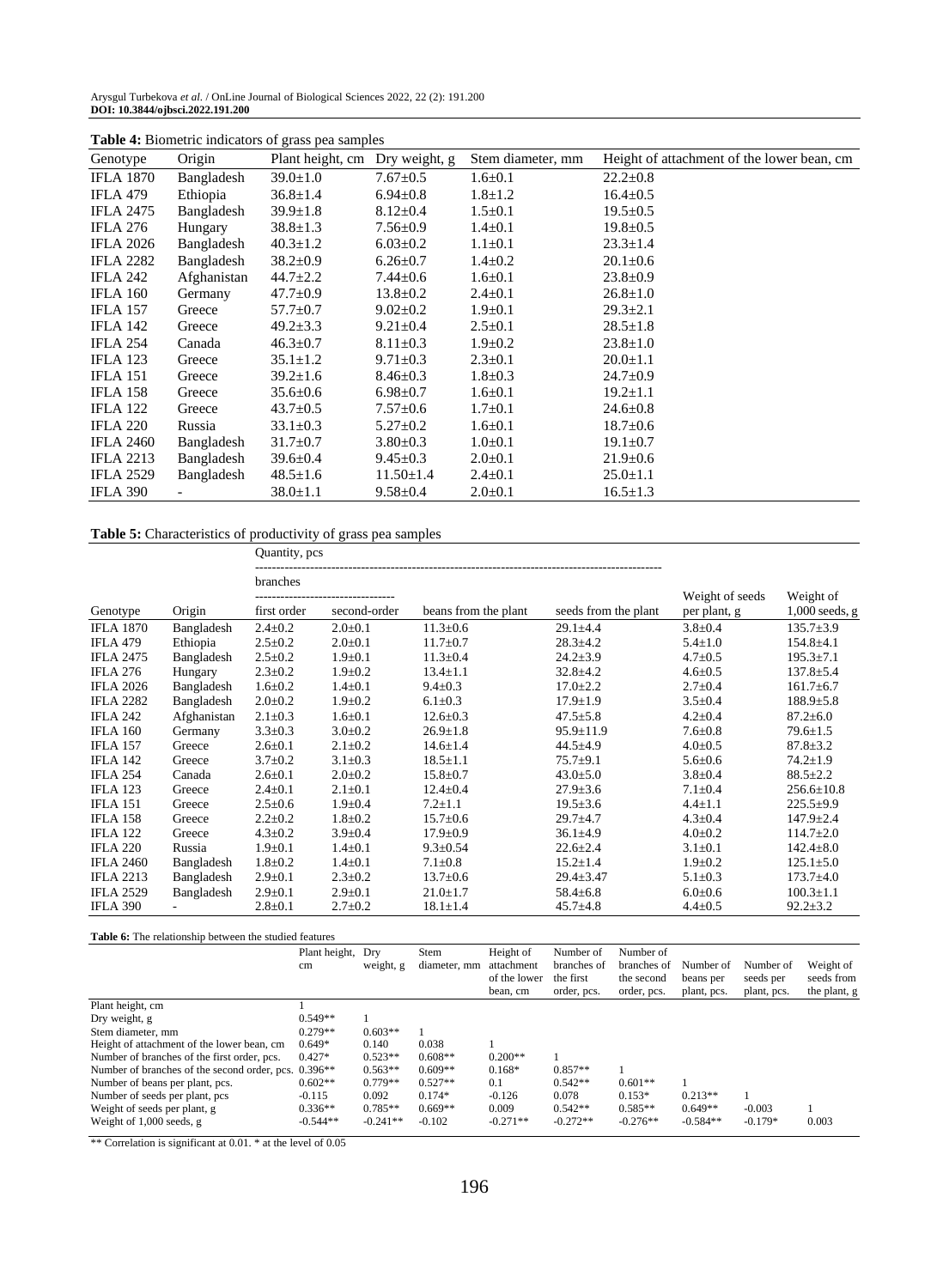| Table 7: The effect of photosynthetic pigments on the leaves of the grass pea samples. The error bars represent the standard deviation |  |
|----------------------------------------------------------------------------------------------------------------------------------------|--|
| $(n = 3)$ . The same letters mean a significant difference at $p < 0.05$                                                               |  |

|                  | $\epsilon$ ). The same retters mean a significant | Chla                  | Chlb                   | Chl                             | Chl                                 |                   | Carotenoid            |
|------------------|---------------------------------------------------|-----------------------|------------------------|---------------------------------|-------------------------------------|-------------------|-----------------------|
| Genotype         | Origin                                            | $(mg \cdot g^{-1})$   | $(mg \cdot g^{-1})$    | $(a + b)$ (mg·g <sup>-1</sup> ) | $(a + b/car)$ (mg·g <sup>-1</sup> ) | Chla/b            | $(mg \cdot g^{-1})$   |
| <b>IFLA 1870</b> | <b>BANGLADESH</b>                                 | $0.76$ <sup>abc</sup> | $0.23$ <sup>cdef</sup> | 0.99 <sup>ab</sup>              | 4.07 <sup>bcd</sup>                 | $3.45^{\rm a}$    | $0.24$ <sup>abc</sup> |
| <b>IFLA 479</b>  | <b>ETHIOPIA</b>                                   | $0.86$ <sup>abc</sup> | $0.24$ <sup>cdef</sup> | 1.1 <sup>ab</sup>               | 4.04 <sup>bcd</sup>                 | 3.53 <sup>a</sup> | $0.27^{ab}$           |
| <b>IFLA 2475</b> | <b>BANGLADESH</b>                                 | 0.98 <sup>ab</sup>    | 0.34 <sup>bcd</sup>    | 1.32 <sup>a</sup>               | $-4.83bcd$                          | $2.84^{\rm a}$    | $0.17$ <sup>abc</sup> |
| <b>IFLA 276</b>  | <b>HUNGARY</b>                                    | 0.97 <sup>abc</sup>   | 0.37 <sup>abc</sup>    | $1.34^{\rm a}$                  | 4.94 <sup>bcd</sup>                 | $2.75^{\rm a}$    | $0.28^{ab}$           |
| <b>IFLA 2026</b> | <b>BANGLADESH</b>                                 | $0.76$ <sup>abc</sup> | $0.51^{ab}$            | 1.27 <sup>a</sup>               | 6.0 <sup>bcd</sup>                  | $1.74^{\rm a}$    | 0.22 <sup>abc</sup>   |
| <b>IFLA 2282</b> | <b>BANGLADESH</b>                                 | $0.55^{bc}$           | $0.36$ <sup>abc</sup>  | 0.91 <sup>ab</sup>              | 3.46 <sup>bcd</sup>                 | 1.8 <sup>a</sup>  | $0.26^{ab}$           |
| <b>IFLA 242</b>  | <b>AFGANISTAN</b>                                 | $0.72$ <sup>abc</sup> | $0.11$ <sup>f</sup>    | 0.83 <sup>b</sup>               | 3.98 <sub>bcd</sub>                 | $-23.26b$         | $0.22$ <sup>abc</sup> |
| <b>IFLA 160</b>  | <b>GERMANY</b>                                    | 0.58 <sup>ac</sup>    | $0.29$ cdef            | 0.87 <sup>b</sup>               | 12.47 <sup>bcd</sup>                | $2.44^{\rm a}$    | $0.14^{bc}$           |
| <b>IFLA 157</b>  | <b>GREECE</b>                                     | 0.51 <sup>abc</sup>   | $0.24$ cdef            | 0.75 <sup>c</sup>               | $-5.46$ <sub>bcd</sub>              | $3.74^{\rm a}$    | $0.13$ bc             |
| <b>IFLA 142</b>  | <b>GREECE</b>                                     | $0.73$ <sup>abc</sup> | $0.2$ <sup>cdef</sup>  | $0.93^{ab}$                     | $39.36^{ab}$                        | 3.72 <sup>a</sup> | $0.15$ <sup>abc</sup> |
| <b>IFLA 254</b>  | <b>CANADA</b>                                     | $0.77$ <sup>abc</sup> | $0.21$ cdef            | 0.98 <sup>ab</sup>              | 6.58 <sup>bcd</sup>                 | $3.74^{\rm a}$    | $0.18$ <sub>abc</sub> |
| <b>IFLA 123</b>  | <b>GREECE</b>                                     | $0.57$ <sup>abc</sup> | $0.27$ def             | 0.84 <sup>b</sup>               | $-18.88$ <sup>cd</sup>              | 21.9 <sup>a</sup> | $0.19$ <sub>abc</sub> |
| <b>IFLA 151</b>  | <b>GREECE</b>                                     | $0.63$ <sup>abc</sup> | $0.19$ cdef            | 0.82 <sup>bc</sup>              | 8.04 <sup>bcd</sup>                 | $3.35^{\rm a}$    | $0.13$ bc             |
| <b>IFLA 158</b>  | <b>GREECE</b>                                     | $0.75$ <sup>abc</sup> | $0.22$ <sup>cdef</sup> | $0.97^{ab}$                     | $59.55^{\rm a}$                     | $3.65^{\rm a}$    | $0.14^{bc}$           |
| <b>IFLA 122</b>  | <b>GREECE</b>                                     | $0.79$ <sup>abc</sup> | $0.25$ <sup>cdef</sup> | $1.04^{ab}$                     | 7.0 <sup>bcd</sup>                  | 3.26 <sup>a</sup> | 0.2 <sup>abc</sup>    |
| <b>IFLA 220</b>  | <b>RUSSIA</b>                                     | $0.76$ <sup>abc</sup> | $0.21$ cdef            | 0.97 <sup>ab</sup>              | 4.23 <sup>bcd</sup>                 | 3.67 <sup>a</sup> | $0.23$ <sup>abc</sup> |
| <b>IFLA 2460</b> | <b>BANGLADESH</b>                                 | $0.65$ <sup>abc</sup> | $0.11$ <sup>ef</sup>   | 0.76 <sup>c</sup>               | 3.87 <sup>bcd</sup>                 | $-23.69b$         | 0.22 <sup>abc</sup>   |
| <b>IFLA 2213</b> | <b>BANGLADESH</b>                                 | $0.84$ <sup>abc</sup> | $0.54^{\rm a}$         | $1.34^{\rm a}$                  | 6.1 <sup>bcd</sup>                  | $1.74^{\rm a}$    | $0.24$ <sup>abc</sup> |
| <b>IFLA 2529</b> | <b>BANGLADESH</b>                                 | $1.04^{\rm a}$        | $0.29$ <sup>cdef</sup> | $1.33^{\rm a}$                  | 5.91 <sup>bcd</sup>                 | $3.73^{\rm a}$    | $0.26^{ab}$           |
| IFLA390          |                                                   | 0.99 <sup>ab</sup>    | $0.36$ <sup>abc</sup>  | $1.35^{\rm a}$                  | 5.05 <sub>bcd</sub>                 | $2.73^{\rm a}$    | $0.27^{ab}$           |



**Fig. 2:** Yield and weight of 1,000 seeds of grass pea samples

In the process of studying crop samples, the most interesting for further breeding work are the samples that differ in several economically valuable features: (1) by early maturity, such as IFLA 479 (Ethiopia), IFLA 2026 (Bangladesh), IFLA 151 (Greece), IFLA 158 (Greece), IFLA 220 (Russia) and IFLA 2460 (Bangladesh) that ripened in 87 days; (2) by the number of grains per plant, among which one can distinguish IFLA 160 (Germany) (26.9 pcs.) and IFLA 142 (Greece) (18.5 pcs.); (3) by the number of seeds per plant: IFLA 390 (unknown origin, 19 pcs), IFLA 2529 (Bangladesh,18 pcs.) and

IFLA 2213 (Bangladesh, 17.5 pcs.); (4) by weight of seeds per plant: IFLA 160 (Germany, 7.6 g); IFLA 123 (Greece, 7.1 g); IFLA 2529 (Bangladesh, 6 g); (5) by weight of1,000 seeds: IFLA 123 (Greece, 256.57 g), IFLA 151 (Greece, 225.5 g) and IFLA 2475 (Bangladesh, 195.3 g); and 6) by yield, such as IFLA 2475 (Bangladesh) with 20.92 c/ha.

Comparison of the amount of chlorophyll  $a + b$ content in the leaves of the studied culture samples ranged from 0.92 to 1.57 mg/g. The average value of total chlorophyll was 1.28 mg/g.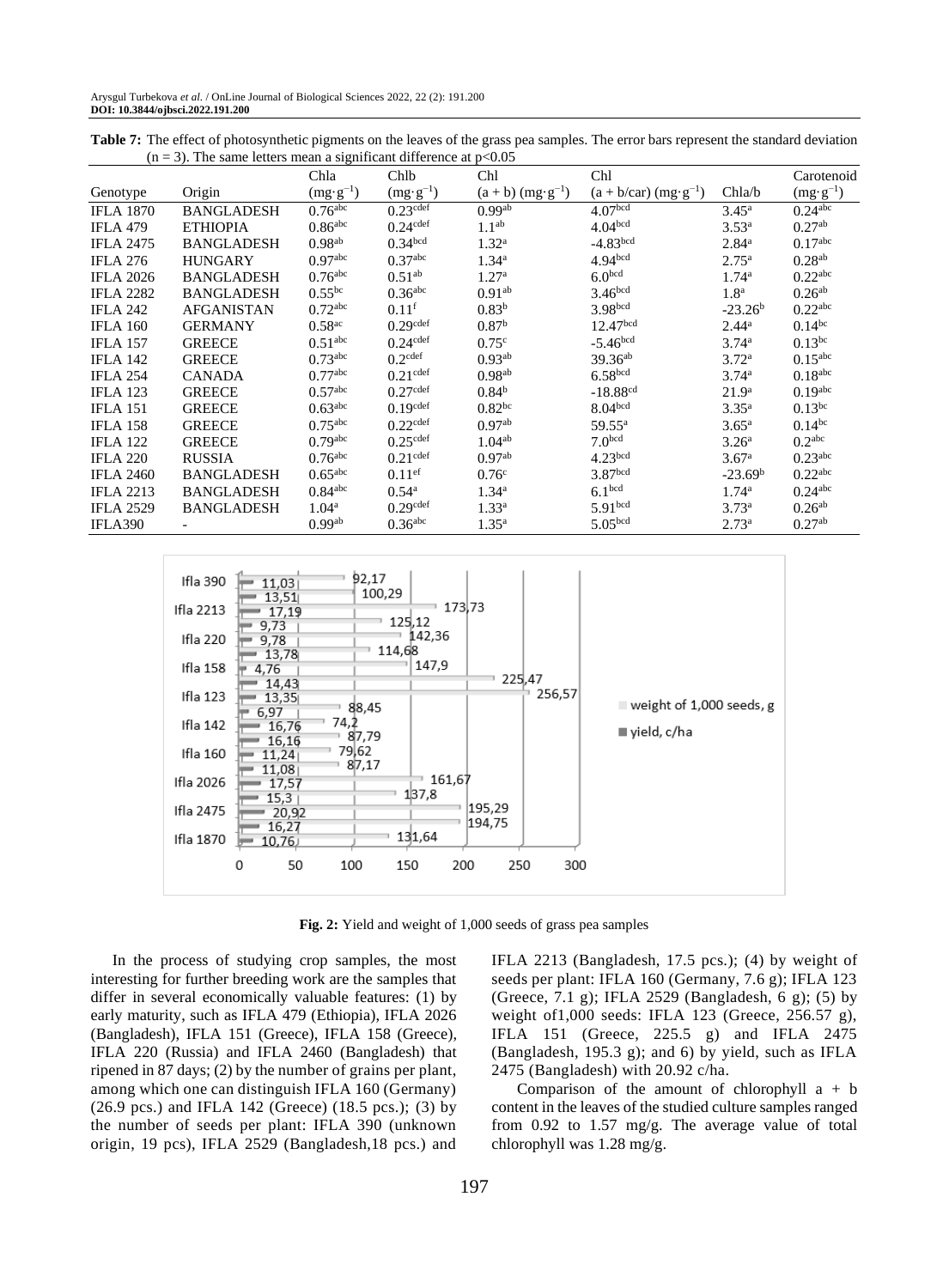## **Discussion**

The results of our study are the initial stage of the search for genotypes of the grass pea with the most valuable economic characteristics for use in the selection of leguminous crops. The grass pea (*Lathyrus sativus* L.) is a leguminous crop with great potential for ensuring global food security due to its exceptional resistance to drought and floods (Emmrich, 2017). Its relatives are considered sustainable legumes due to their high ability to cope with various stresses (Aci *et al*., 2020). A hardy, deeply penetrating root system allows growing grass pea on various types of soils. As an effective nitrogen fixator, it satisfies its own nitrogen needs and has a positive effect on subsequent crops (Lambein *et al*., 2019). Grass pea is a crop that is considered one of the most resistant ones to climate change. With its protein-rich seeds and leaves, it has great potential as food for humans as well as animal feed. Nevertheless, the genetic improvement of this culture remains at the same level due to insufficient knowledge of its genetic resources (Gupta *et al*., 2018). In Southern Italy, during three growing seasons (2003-2006) eight lines of grass pea were evaluated for the stability of the seed yield, the mass of 1,000 seeds, plant height and biomass. Significant differences existed between the years and the lines in the interaction of all features, except for the mass of 1,000 seeds. The results obtained during the study gave an idea of the relative stability of the selected lines in three different growing seasons (Polignano *et al*., 2009).

The main pigments involved in the photosynthesis of higher plants are *chlorophylls.* In addition, carotenoids are present in plants, which, in addition to participating in the processes of photosynthesis, provide the coloring of flowers and fruits. The content of photosynthetic pigments in plants depends on the general physiological state of plants, the characteristics of the light regime, the duration of the action of toxicants, the chemical composition of pollutants and their combined effects. The high content of chlorophyll a and b and the value of the chlorophyll a/b ratio can serve as a sign of favorable plant growth conditions. In areas with anthropogenic pollution, the amount of carotenoids in plant leaves increases, which protects chlorophyll molecules from destruction and reduces the effect of stress **(**Ryabukhina *et al*., 2015**).**

The mass of 1,000 seeds is an important sign of the commercialization of the grass pea since large varieties of this crop are preferred in the markets of Western countries (Ulloa and Mera, 2010). According to the results of our study, a single large-seeded specimen from Greece (IFLA 123-256.6 g) with a mass of 1,000 seeds of more than 250 g was distinguished in this aspect. Average seed samples are IFLA 479 (Egypt), IFLA2026, 2313, 2282.2475 (Bangladesh) and IFLA 151 (Greece), where the seed weight is from 161.7 to 225.5 g. The remaining 13 samples from the collection of the grass pea turned out to be smallseeded with a mass of 1,000 seeds from 47.2 to 147.9 g.

According to the complex of economically valuable features in the conditions of the Akmola region, the following collection samples were distinguished: IFLA 157 (Greece), IFLA 142 (Greece), IFLA 123 (Greece), IFLA 151 (Greece), IFLA 2475 (Bangladesh) and IFLA 2282 (Bangladesh).

Work to improve L. sativus should focus on the development of publicly available joint and basic collections, as well as on high-resolution genotyping (Vaz Patto and Rubiales, 2014). Such coordinated international efforts could lead to more efficient and faster approaches to breeding new varieties of leguminous crops, which are especially necessary for underutilized species like *Lathyrus*.

### **Conclusion**

The planned scope of the study has been fully completed, the goal and expected results have been achieved. The results of the conducted studies allow us to conclude that the soil and climatic conditions of Northern Kazakhstan correspond to the biological characteristics of the crop and are favorable for its cultivation.

The samples of the grass pea in our study conditions were distinguished by good productivity indicators. These samples are of particular interest for the creation of new promising varieties of grass pea. The samples selected according to economically valuable characteristics and properties, in the future, will be used as parent forms when creating a new source material by hybridization methods.

The results of this study obtained during the implementation of the project can be used to develop a strategy for the development of agriculture in the face of climate change and increase the sustainability of agriculture.

The obtained study results are planned to be used in the future for breeding new varieties, using methods of traditional breeding and molecular genetics to identify the most economically valuable traits to accelerate the breeding process of the grass pea. The introduction of the most productive varieties of leguminous crops into modern production will accelerate the solution of the problem of proper nutrition, strengthening the feed base, increasing soil fertility, economic and social sustainability of the agricultural and industrial sectors.

# **Funding Information**

The study was funded by the Science Committee of the Ministry of Education and Science of the Republic of Kazakhstan under project IRNAR09561711 "Introduction of the gene pool of grass pea for the actualization of this crop in Northern Kazakhstan".

#### **Author's Contributions**

All authors equally contributed in this study.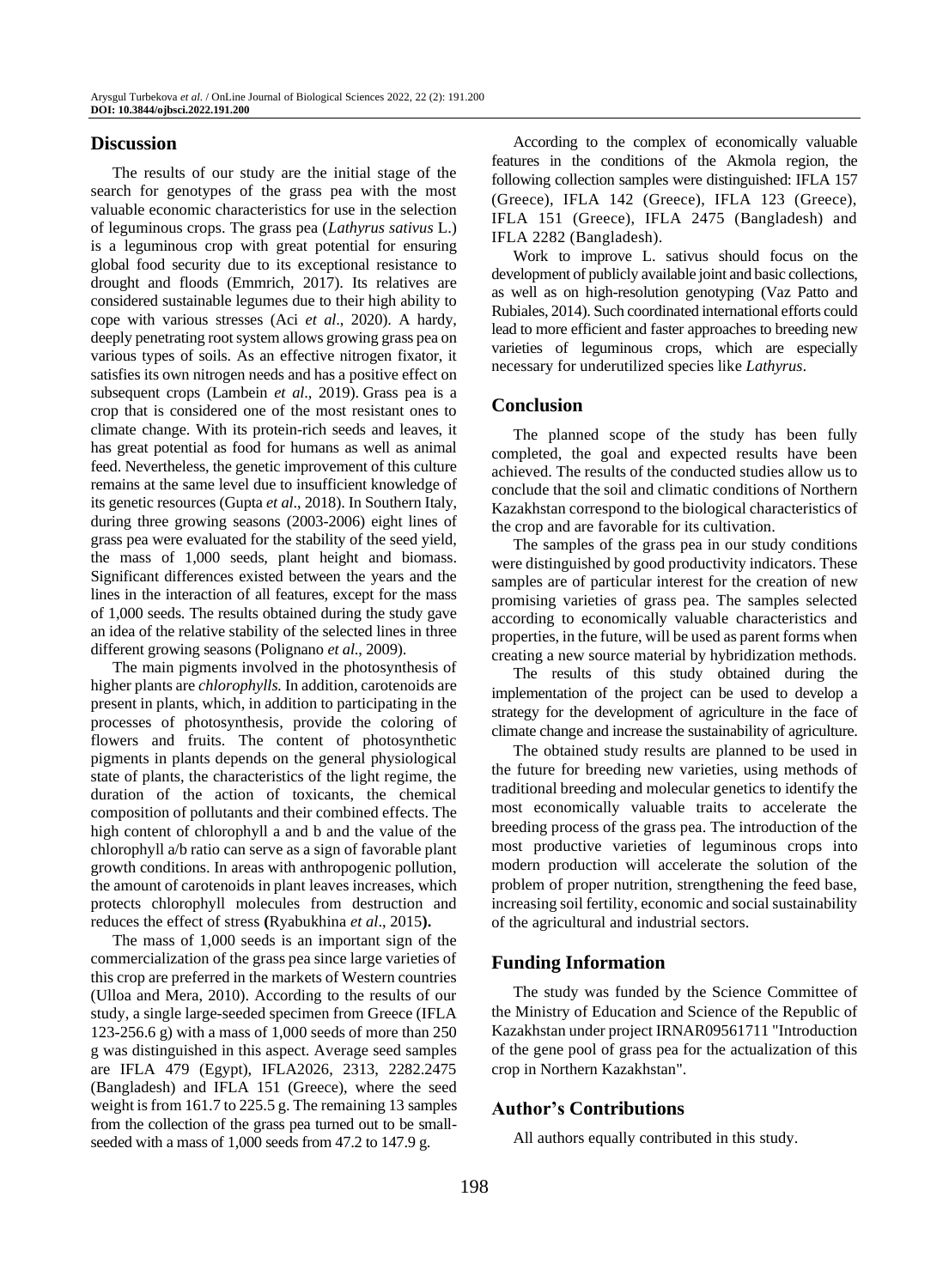# **Ethics**

This article is original and contains unpublished material. The corresponding author confirms that all of the other authors have read and approved the manuscript and no ethical issues are involved.

# **References**

- Aci, M. M., Lupini, A., Badagliacca, G., Mauceri, A., Lo Presti, E., & Preiti, G. (2020). Genetic diversity among Lathyrus ssp. based on agronomic traits and molecular markers. Agronomy, 10(8), 1182. [doi.org/10.3390/agronomy10081182](https://doi.org/10.3390/agronomy10081182)
- Almeida, N. F., Leitão, S. T., Krezdorn, N., Rotter, B., Winter, P., Rubiales, D., & Vaz Patto, M. C. (2014). Allelic diversity in the transcriptomes of contrasting rust-infected genotypes of *Lathyrus sativus*, a lasting resource for smart breeding. Bmc plant biology, 14(1), 1-15. [doi.org/10.1186/s12870-014-0376-2](https://doi.org/10.1186/s12870-014-0376-2)
- Chakchir, B. A., & Alekseeva, G. M. (2002). Fotometricheskie metody analiza: Metodicheskie ukazaniya.
- Choudhary, A., Pandey, P., & Senthil-Kumar, M. (2016). Tailored responses to simultaneous drought stress and pathogen infection in plants. In Drought Stress Tolerance in Plants, Vol 1 (pp. 427-438). Springer, Cham[. doi.org/10.1007/978-3-319-28899-4\\_18](https://doi.org/10.1007/978-3-319-28899-4_18)
- Chowdury, M. R., & Kohri, J. K. (2003). Seasonal variations in chlorophyll content and chlorophyllase activity in Bangla and Mithra varieties of betelvine (Piper bettle L.) grown in different soil treatment. Plant Physiol, 48, 115-119. [https://eco](https://eco-web.com/edi/030228.html)[web.com/edi/030228.html](https://eco-web.com/edi/030228.html)
- Donskaya, M. V., Velkova, N. I., & Naumkin, V. P. (2016). Izuchenie morfobiologicheskikh priznakov i urozhainosti sovmestnykh posevov chiny s gorchitsei beloi [Study of morphobiological characteristics and productivity of joint crops of grass pea with white mustard]. Zernobobovye i krupyanye kultury, 1 (17), 63-67.
- Emmrich, P. (2017). Genetic improvement of grass pea (*Lathyrus sativus*) for low β-L-ODAP content (Doctoral dissertation, University of East Anglia). https://ueaeprints.uea.ac.uk/id/eprint/63944/1/PMF\_ Emmrich\_PhD\_thesis.pdf
- Gupta, P., Udupa, S. M., Gupta, D. S., Kumar, J., & Kumar, S. (2018). Population structure analysis and determination of neurotoxin content in a set of grass pea (*Lathyrus sativus* L.) accessions of Bangladesh origin. The Crop Journal, 6(4), 435-442. [doi.org/10.1016/j.cj.2018.03.004](https://doi.org/10.1016/j.cj.2018.03.004)
- Ivankin, A. N., Oliferenko, G. L., Belyakov, V. A., & Vostrikova, N. L. (2016). Fiziko-khimicheskie metody analiza. spektrometriya [Physicochemical methods of analysis. Spectrometry]. Izdatelstvo Moskovskogo gosudarstvennogo universiteta lesa, Moscow, pp, 127.
- Kiru, S. D., & Rogozina, E. V. (2017). Mobilizatsiya, sokhranenie i izuchenie geneticheskikh resursov kultiviruemogo i dikorastushchego kartofelya [Mobilization, conservation and study of the genetic resources of cultivated and wild-growing potatoes]. Vavilovskii zhurnal genetiki i selektsii, 21 (1), 7–15. [doi.org/10.18699/VJ17.219](https://doi.org/10.18699/VJ17.219)
- Kosev, V. I., & Vasileva, V. M. (2019). Morphological characterization of Grass pea (*Lathyrus sativus* L.) Varieties. [doi.org/10.4038/jas.v14i2.8509](http://dx.doi.org/10.4038/jas.v14i2.8509)
- Lahai, M. T., Ekanayake, I. J., & George, J. B. (2003). Leaf chlorophyll content and tuberous root yield of cassava in inland valley. [doi.org/10.4314/acsj.v11i2.27523](https://doi.org/10.4314/acsj.v11i2.27523)
- Lambein, F., Travella, S., Kuo, Y. H., Van Montagu, M., & Heijde, M. (2019). Grass pea (*Lathyrus sativus* L.): Orphan crop, nutraceutical or just plain food?. Planta, 250(3), 821-838.

[doi.org/10.1007/s00425-018-03084-0](https://doi.org/10.1007/s00425-018-03084-0)

- MARK, (2020). Prikaz Ministra selskogo khozyaistva RK ot 3 aprelya 2020 g. No. 112 "O vnesenii izmeneniy v prikaz Ministra sel'skogo khozyaystva Respubliki Kazakhstan ot 30 iyulya 2009 goda No. 434 "Ob utverzhdenii Gosudarstvennogo reyestra selektsionnykh dostizheniy, rekomenduyemykh k ispol'zovaniyu v Respublike Kazakhstan, i Perechnya perspektivnykh sortov sel'skokhozyaystvennykh rasteniy" [Order of the Minister of Agriculture of the Republic of Kazakhstan of April 3, 2020 No. 112 "On amendments to the Order of the Minister of Agriculture of the Republic of Kazakhstan dated July 30, 2009 No. 434 "On approval of the State Register of breeding achievements, recommended for use in the Republic of Kazakhstan and the List of promising varieties of agricultural plants"]. <https://adilet.zan.kz/rus/docs/V2000020337>
- Polignano, G. B., Bisignano, V., Tomaselli, V., Uggenti, P., Alba, V., & Della Gatta, C. (2009). Genotype $\times$ environment interaction in grass pea (*Lathyrus sativus* L.) lines. International Journal of Agronomy, 2009. [doi.org/10.1155/2009/898396](https://doi.org/10.1155/2009/898396)
- Rizvi, A. H., Sarker, A., & Dogra, A. (2016). Enhancing grasspea (*Lathyrus sativus* L.) production in problematic soils of South Asia for nutritional security. INDIAN JOURNAL OF GENETICS AND PLANT BREEDING, 76(04), 583-592. [doi.org/10.5958/0975-6906.2016.00074.2](https://doi.org/10.5958/0975-6906.2016.00074.2)
- Ryabukhina, M. V., Filippova, A. V., Belopukhov, S. L., & Fedorova, T. A. (2015). Urban environment monitoring dendroflora method of assessing biochemical marker indexes. RUDN Journal of Agronomy and Animal Industries, (1), 12-17. [doi.org/10.22363/2312-797X-2015-1-12-17](http://dx.doi.org/10.22363/2312-797X-2015-1-12-17)